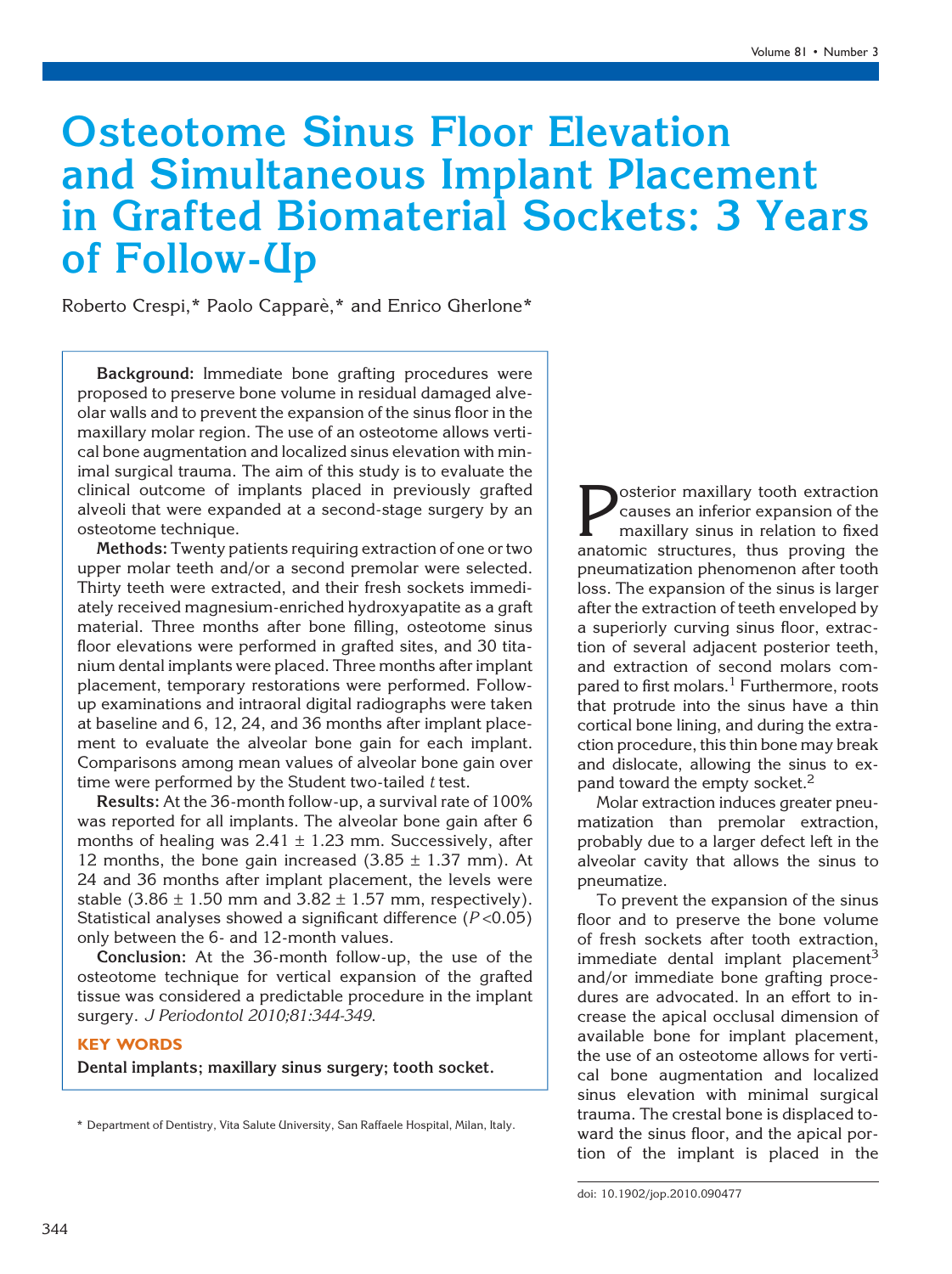augmented space. In a study by Fugazzotto and De Paoli, $4$  a modified trephine and osteotome procedure was performed at the time of a maxillary molar extraction to implode the interradicular bone after maxillary molar extraction. Particulate material and a membrane were then placed to increase the regeneration of alveolar bone.

In another clinical study, $5$  implants were placed in fresh extraction sockets with simultaneous maxillary sinus floor elevations using the osteotome technique.<sup>6,7</sup> The graft materials used in both the sinus augmentation and peri-implant bone defects were a mixture of collagen gel and corticocancellous porcine bone particles.<sup>5</sup> No implants failed after a definitive prosthetic rehabilitation.<sup>5</sup>

However, when a fresh extraction socket is too wide or residual alveolar walls are damaged, immediate implant placement and the use of the osteotome technique must be avoided, especially in the posterior maxilla where bone volume is important for biologic processes.<sup>8,9</sup>

Consequently, surgical procedures, such as a bone allograft, bone autograft, and xenograft, are recommended to maintain the bone volume in fresh sockets before implant positioning.<sup>10-12</sup>

Due to their excellent biocompatibility and bioactivity, bioceramics are widely used in bone grafting and dental devices as bone substitutes because hydroxyapatite (HA) ceramics have the ability to induce mesenchymal cells to differentiate toward osteoblasts rendering HA as a potential scaffold material for bonetissue engineering.<sup>13-16</sup>

The present study considered damaged fresh extraction sockets unable to support immediate implant placements and/or vertical expansions. At a firststage surgery, the sites were filled with magnesiumenriched HA (MHA). At a second-stage surgery, 3 months later, implants were placed using an osteotome technique for vertical expansion of MHA-grafted sites. This technique was different from previous studies in which osteotomes were used for native bone expansion.<sup>6,7</sup> The aim of the study is to evaluate the clinical outcome of implants placed in previously grafted alveoli that were expanded at a second-stage surgery by the osteotome technique.

#### MATERIALS AND METHODS

#### Patient Selection

Between January 2006 and April 2009, 20 patients (12 women and eight men; mean age: 55.2 years; age range: 37 to 69 years) were included in this prospective study. Each patient required the extraction of one or two molar teeth and/or a second premolar. The inclusion criteria for the fresh sockets were a loss of bone plates and the impossibility of having an immediate implant placement. All patients were in good

#### Table 1.

# Implant Positions and Dimensions (diameter  $\times$  length) (N = 30 implants)

| Implant Position | $5 \times 13$ mm | $5 \times 10$ mm | Total |
|------------------|------------------|------------------|-------|
| 3                |                  |                  | 8     |
| 4                | 5                |                  | 6     |
| $\overline{4}$   | 3                |                  | 4     |
| 3                | $\overline{2}$   | $\overline{2}$   | 4     |
| 31               | 3                |                  | 4     |
| 8                | 3                |                  | 4     |
| Total            | 23               |                  | 30    |

health, were non-smokers, had no chronic systemic disease, and had an absence of acute or chronic sinus problems. Exclusion criteria were coagulation disorders, the presence of signs of acute infection around alveolar bone at the surgical site, and alcohol or drug abuse. The local ethical committee at the San Raffaele Scientific Institute approved the study, and all patients signed an informed consent form. The diagnosis was made clinically and radiographically. The patients were treated by one oral surgeon (RC) and one prosthodontist (EG) at the Department of Dentistry, Vita Salute University, San Raffaele Hospital.

#### Surgical Protocol

One hour prior to surgery, the patients received 1 g amoxicillin and 1 g twice a day for a week after the surgical procedure. Surgery was performed under local anesthesia (octocaine, $\bar{ }$  20 mg/ml, with adrenaline, 1:80.000). Thirty teeth were extracted, and the majority of the surgical sites were in the upper first molar region followed by second premolar and second molar regions (Table 1). The teeth were extracted, avoiding flap elevation, and a periodontal probe was used to verify the wall assessment of the fresh sockets, which were debrided before receiving graft materials. Thirty fresh sockets received MHA Ca10 xMgx(PO4)6(OH)2 as a graft material, which was available in a granule form.‡

All graft materials were hydrated with a sterile solution for 3 minutes prior to insertion in the sockets and packed into the alveolus. A collagen sheet was used to cover the inner denuded biomaterial. The collagen was placed under the detached palatal tissue and secured with silk sutures<sup>17</sup> (Fig. 1).

Three months after tooth extraction and graft-ma- $\text{terial}^{17}$  placement, titanium plasma-spray implants

Molteni Dental, Scandicci, Italy.

<sup>‡</sup> SINTlife, Finceramica, Faenza, Italy.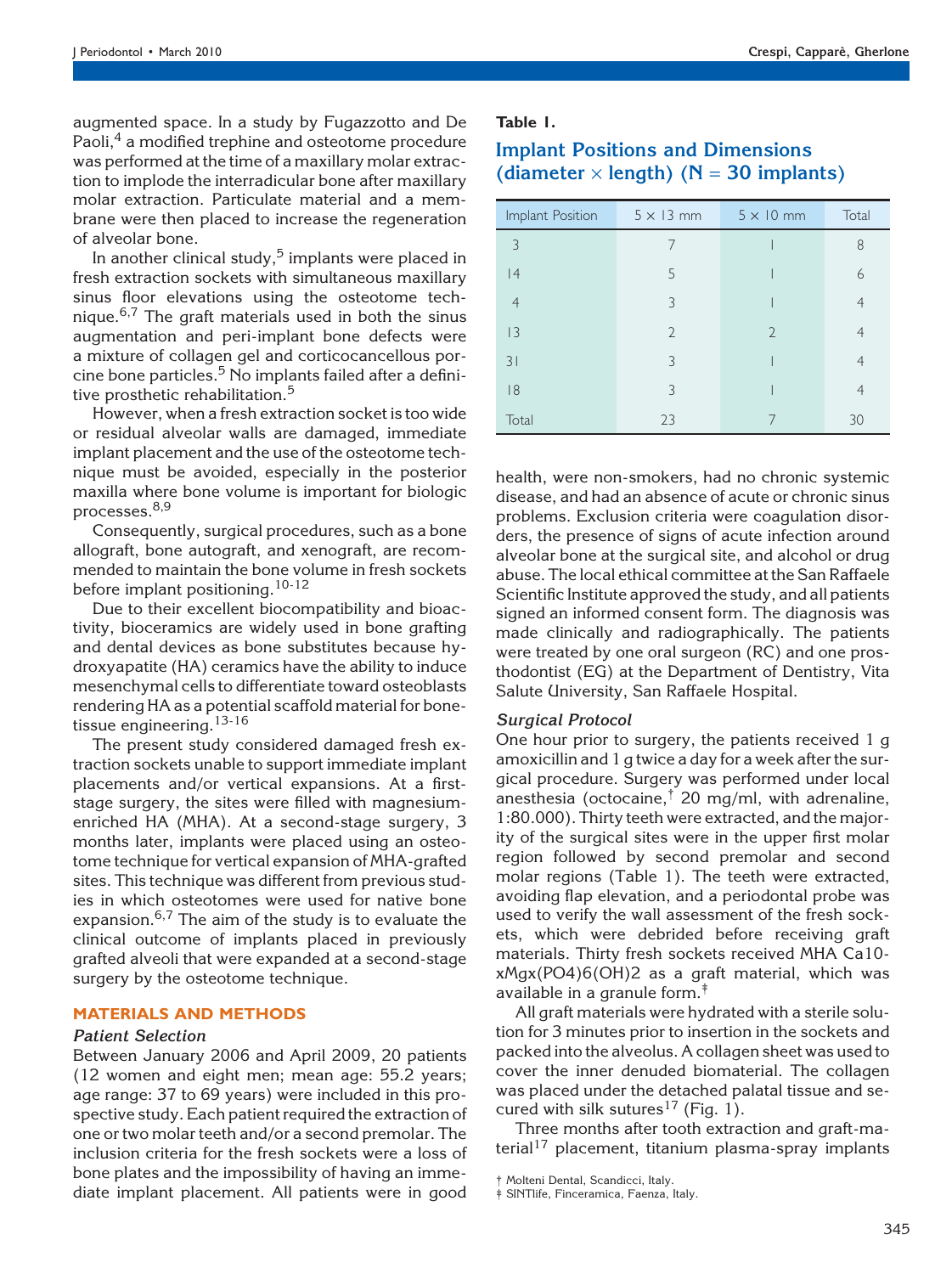

Figure 1.

A) Clinical photograph of a fresh socket with damaged walls and the absence of the buccal and palatal plates. **B)** MHA was compressed into the socket, and a collagen sheet covered the inner denuded biomaterial and was secured with silk sutures.

with a machined neck of 0.8 mm and a rough surface body with a progressive thread design<sup>§</sup> with an external hexagon as implant–abutment junctions were positioned in each site (Fig. 2).

Horizontal and vertical incisions were performed to raise a partial-thickness flap. The implant site was prepared using a calibrated bur, 2 mm in diameter, to a depth of 1 mm below the sinus floor, determined radiographically. Subsequently, a standardized sequence of osteotomes was used. The elevation of the maxillary sinus was performed using the last osteotome to achieve a sinus floor fracture. No additional graft material was introduced into the recipient site. The implant was placed into the bone site to the planned depth. Subsequently, the soft tissues were sutured.

# Prosthetic Protocol

Three months after the implant placement, temporary restorations were performed. Transfer copings were inserted into the external hex of the implant with a seating instrument and secured with abutment screws. Impressions were taken with a silicon material using an individual impression. Prepared final metal abutments were screwed onto the dental implants. All temporary crowns were in full contact in centric occlusion. Two months later, final metal ceramic restorations were cemented on abutments. The occlusion was checked using an  $8\text{-}\mu\text{m}$  foil, which resisted withdrawal only under maximal clenching.

## Radiographic Assessments

Intraoral digital radiographs¶ were made at baseline and 6,12, 24, and 36 months after implant placement. Periapical radiographs were taken perpendicular to the long axis of the implant with a long-cone parallel technique using an occlusal template. A masked radiologist (PC) measured the changes in marginal bone height over time.

The following parameters were assessed from the periapical radiograph: the presurgical distance from the alveolar crest to the floor of the maxillary sinus 3 months after placement of the graft material (Fig. 2B); the amount of new radiopacity between the sinus floor and alveolar crest measured from the mesial and distal surfaces of each dental-implant surface (Fig. 3); and the mean for the initial and gained alveolar bone height, obtained from these readings by a specific software $^*$  and evaluated at 6, 12, 24, and 36 months of healing from implant placement.

#### Follow-Up Evaluation

The following clinical parameters were checked: pain, occlusion, and prosthesis mobility. The success criteria for implant survival were accepted as the presence of implant stability, absence of radiolucent zone around the implants, no mucosal suppuration, and no pain.<sup>18</sup>

Probing depths (PDs) were determined on the mesial, distal, buccal, and palatal surfaces of the implants with a periodontal probe.<sup>19\*\*</sup>

Follow-up examinations were performed at baseline and 6, 12, 24, and 36 months after implant placement.

#### Statistical Analyses

Data are presented as the mean  $\pm$  SD. Comparisons among mean values of bone height at different time points (6, 12, 24, and 36 months) were performed by the Student two-tailed  $t$  test.  $P < 0.05$  was considered the threshold for statistical significance.

#### RESULTS

#### Surgical and Prosthetic Procedures

After 36 months of follow-up, a survival rate of 100% was reported for all implants. No sinus membrane perforation was performed. No pain or final prosthesis mobility was recorded. There was suitable wound healing around temporary abutments with a fine adaptation to the temporary crown. Minor swelling of the gingival mucosa was present in the first days after surgical procedures, but no mucositis or flap dehiscence with suppuration was found.

#### Clinical Parameters

The mean PD was obtained from averaging PD measurements on the mesial, distal, buccal, and palatal surfaces of the implants; the mean values were 1.39  $\pm$  0.42 mm and 2.05  $\pm$  0.31 mm at baseline and 36 months, respectively.<sup>19</sup>

- Shimstock, Hanel, Germany.<br>¶ Schick Technologies, Long Is
- Schick Technologies, Long Island City, NY.
- # Schick CDR, Schick Technologies.<br>\*\* Hu-Friedy PGE-GES, Hu-Friedy C
- Hu-Friedy PGF-GFS, Hu-Friedy, Chicago, IL.

<sup>§</sup> Sweden & Martina, Due Carrare, Italy.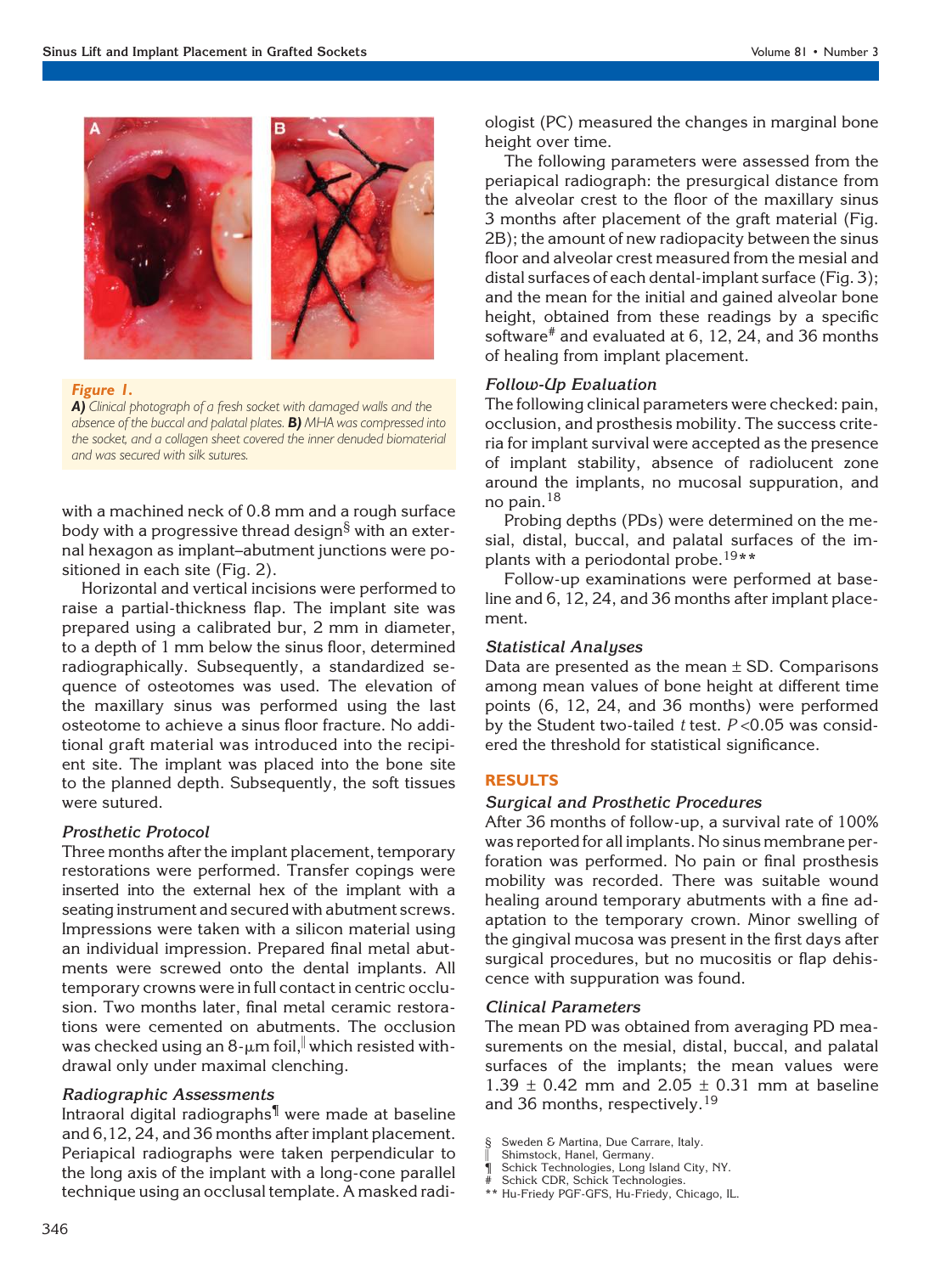

#### Figure 2.

A) Clinical photograph of soft tissue healing prior to the second-stage surgery. B) Clinical x-ray of the presurgical distance from the alveolar crest to the floor of the maxillary sinus 3 months after positioning of the graft material. C) Clinical photograph of implant placement.



#### Figure 3.

A) Measurements (lines) of the distance from the alveolar crest to the most apical part of the radiopacity along the distal and mesial surfaces of the dental implant 6 months after implant placement. B) Measurements (lines) of the distance from the alveolar crest to the most apical part of the radiopacity along the distal and mesial surfaces of the dental implant 36 months after implant placement.

#### Radiographic Evaluation

Radiographic results were reported at 6, 12, 24, and 36 months after implant placement (Table 2).

Three months after tooth extraction and placement of the graft material, the initial alveolar bone height was  $6.62 \pm 1.89$  mm. The alveolar bone gain after 6 months of healing, evaluated as the presence of radiopacity around exposed mesial and distal implant surfaces within the created space at the floor of the maxillary sinus, resulted in a mean value of 2.41  $\pm$ 1.23 mm.

Successively, after 12 months, the radiopacity around exposed surfaces of mesial and distal implants increased, resulting in a mean value of  $3.85 \pm$ 1.37 mm.

## Table 2.

# Radiographic Results for Gain in Alveolar Bone Height (mean  $\pm$  SD)  $(N = 30$  implants)

| Time From |                 |                 |                 |
|-----------|-----------------|-----------------|-----------------|
| Implant   | Mesial          | Distal          | Mean            |
| Placement | <b>Bone</b>     | <b>Bone</b>     | <b>Bone</b>     |
| (months)  | Height (mm)     | Height (mm)     | Height (mm)     |
| 6         | $7.59 + 1.01$   | $2.22 + 1.45$   | $7.41 + 1.73$   |
| 2         | $4.26 + 1.21$   | $3.44 \pm 1.53$ | $3.85 \pm 1.37$ |
| 74        | $4.31 + 1.35$   | $3.42 + 1.66$   | $3.86 \pm 1.50$ |
| 36        | $4.25 \pm 1.42$ | $3.40 \pm 1.72$ | $3.82 \pm 1.57$ |

At 24 and 36 months after implant placement, the mean bone-height measurements were stable (3.86 – 1.50 mm and  $3.82 \pm 1.57$  mm, respectively) (Table 2). Statistical analyses showed a significant difference ( $P < 0.05$ ) between the 6- and 12-month values, whereas no statistically significant differences were found among the 12-, 24-, and 36-month values.

These results demonstrate a significant increase in bone height between 6 and 12 months and stable bone levels at the 3-year follow-up. The implants stayed in function for the 36 months of the study.

#### **DISCUSSION**

Osteotome-mediated sinus floor elevation was associated with an implant survival rate directly related to the height of the remaining subsinus bone because the initial stability of implants was only provided by the residual alveolar ridge. $20$  This justifies the use of a biomaterial graft to avoid bone collapse after tooth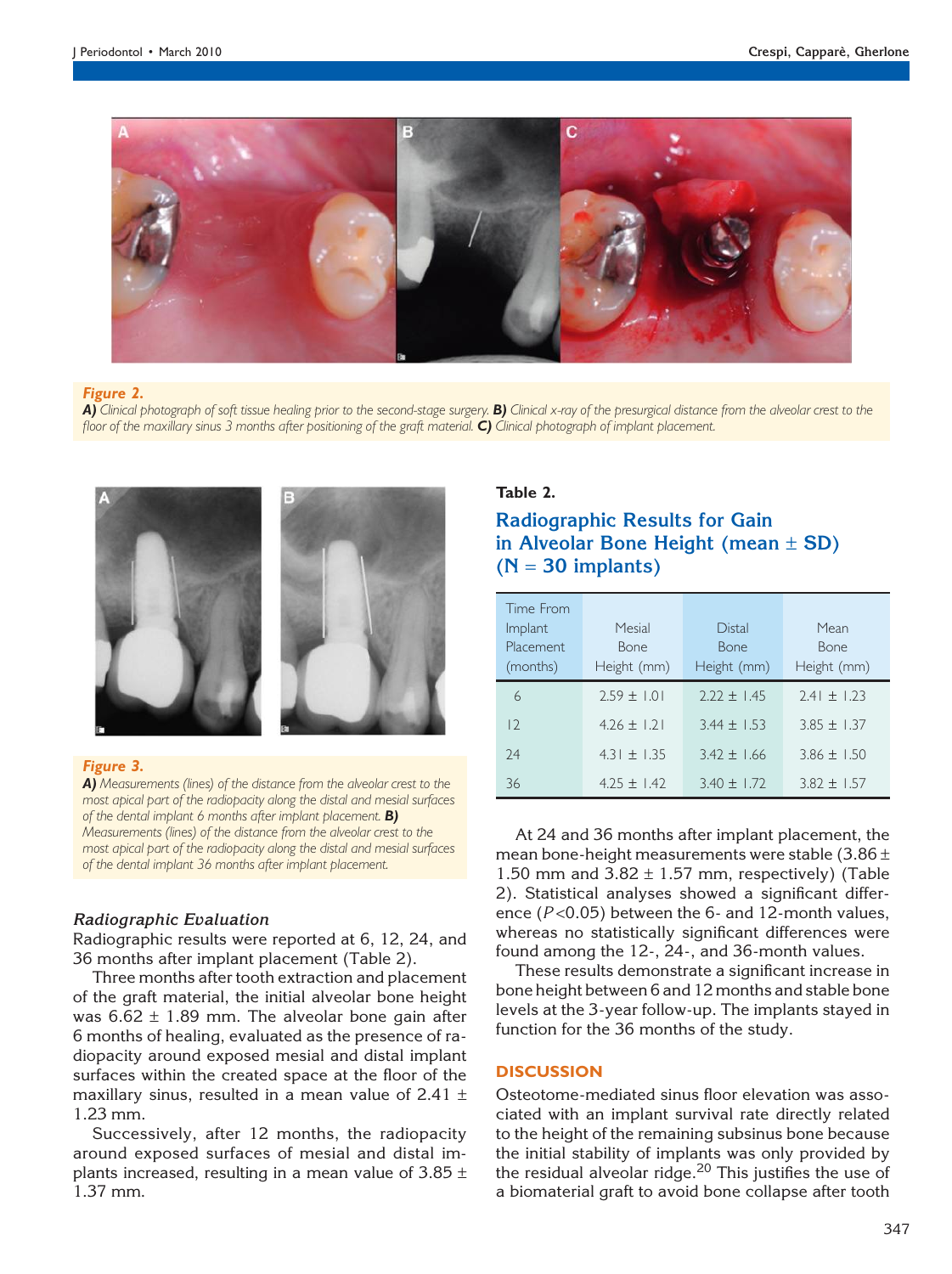extraction by providing a residual bone height to allow a vertical bone expansion. In clinical studies, <sup>5,21</sup> after tooth extraction in a one-stage surgery, the implant site was immediately prepared using standardized sequence of osteotomes for vertical expansion of native bone, and immediately, a mixture of collagen gel and corticocancellous porcine bone particles was introduced into the receptor site and pressed into the fractured sinus floor area; subsequently, the implant was placed into the bone site to the planned depth.

In another clinical study, $4$  after molar extraction, the osteotome imploded both the interradicular native bone and the underlying sinus membrane; then, the prepared alveolus was filled with anorganic bovine bone material and covered by membranes. At the second-stage surgery, after 4 months, the implants were placed using a traditional surgical procedure. A total of 97.8% of the implants were functioning successfully for up to 3 years. In all reported cases, the osteotome procedure was used for the expansion of native bone to create a vertical and horizontal space for implant placement.

In the present study, damaged alveolar walls of the fresh sockets prevented both immediate implant placement and the use of osteotomes; consequently, the alveoli were filled with MHA without expansion procedures.

Three months later, at second-stage surgery, the implant site was prepared by using osteotomes<sup>22-26</sup> that compressed and expanded grafted tissues and not a native bone as reported by literature, for vertical bone expansion and cortical sinus floor elevation, thereby obtaining a survival rate of 100% for all placed implants at 36 months of follow-up.

The same clinical outcome was reported for implants placed 3 months later in sockets grafted with different biomaterials using a conventional surgical protocol.<sup>27</sup>

From the previous article<sup>27</sup> and the present study, the same defects of fresh sockets were filled by the same graft material, MHA, and after 3 months, implant sites were prepared by different surgical procedures, one using traditional drilling<sup>27</sup> and the other using an osteotome, and a survival rate of 100% was reported for all implants.

It is probable that, within the grafted area, increasing amounts of bone might grow during the osseointegration process, providing drilling or expansion procedures for implant site preparation and allowing appropriate functional loading periods.

The alveolar bone gain reported in the present study after 6 months of healing, expressed as the presence of radiopacity around exposed implant surfaces within the created space at the floor of the maxillary sinus and increased radiopacity after 12 months, may be due to the graft material and osteotome procedure.

The MHA grafted in the maxillary sinus lift<sup>16</sup> was analyzed by histomorphometry and ex vivo osteoblast expansion followed by highly sensitive gene-expression profiling by quantitative real-time reverse transcription-polymerase chain reaction (RT-PCR).

Biopsies presented a bone volume of  $76.72\%$   $\pm$ 11.47%, and real-time RT-PCR analyses showed a significantly high expression of the osteoblast differentiation factor, cure-binding factor  $\alpha$ 1 (Cbf $\alpha$ 1) and the matrix formation marker osteocalcin.

Other clinical studies $^{28,29}$  evaluated bone formation histologically and biomechanically in extraction sites after implantation of bioceramics, and all sites revealed good primary stability at implant insertion and proper implant rigidity at abutment placement, indicating that early implant osseointegration was not influenced by the application of bone biomaterials.

## **CONCLUSION**

Although these are promising clinical results, further studies are needed to better understand the healing process of grafted biomaterials in relationship with dental implants.

## ACKNOWLEDGMENT

The authors report no conflicts of interest related to this study.

#### REFERENCES

- 1. Sharan A, Madjar D. Maxillary sinus pneumatization following extractions: A radiographic study. Int J Oral Maxillofac Implants 2008;23:48-56.
- 2. Wehrbein H, Diedrich P. Progressive pneumatization of the basal maxillary sinus after extraction and space closure (in German). Fortschr Kieferorthop 1992;53: 77-83.
- 3. Schwartz-Arad D, Grossman Y, Chaushu G. The clinical effectiveness of implants placed immediately into fresh extraction sites of molar teeth. J Periodontol 2000;71:839-844.
- 4. Fugazzotto PA, De Paoli S. Sinus floor augmentation at the time of maxillary molar extraction: Success and failure rates of 137 implants in function for up to 3 years. J Periodontol 2002;73:39-44.
- 5. Barone A, Cornelini R, Ciaglia R, Covani U. Implant placement in fresh extraction sockets and simultaneous osteotome sinus floor elevation: A case series. Int J Periodontics Restorative Dent 2008;28:283-289.
- 6. Summers RB. The osteotome technique: Part 3–Less invasive methods of elevating the sinus floor. Compendium 1994;15:698, 700, 702-704.
- 7. Summers RB. A new concept in maxillary implant surgery: The osteotome technique. Compendium 1994; 15:152, 154-6, 158 passim; quiz 162.
- 8. Araújo MG, Lindhe J. Dimensional ridge alterations following tooth extraction. An experimental study in the dog. *J Clin Periodontol* 2005;32:212-218.
- 9. Okamoto T, Onofre Da Silva A. Histological study on the healing of rat dental sockets after partial removal